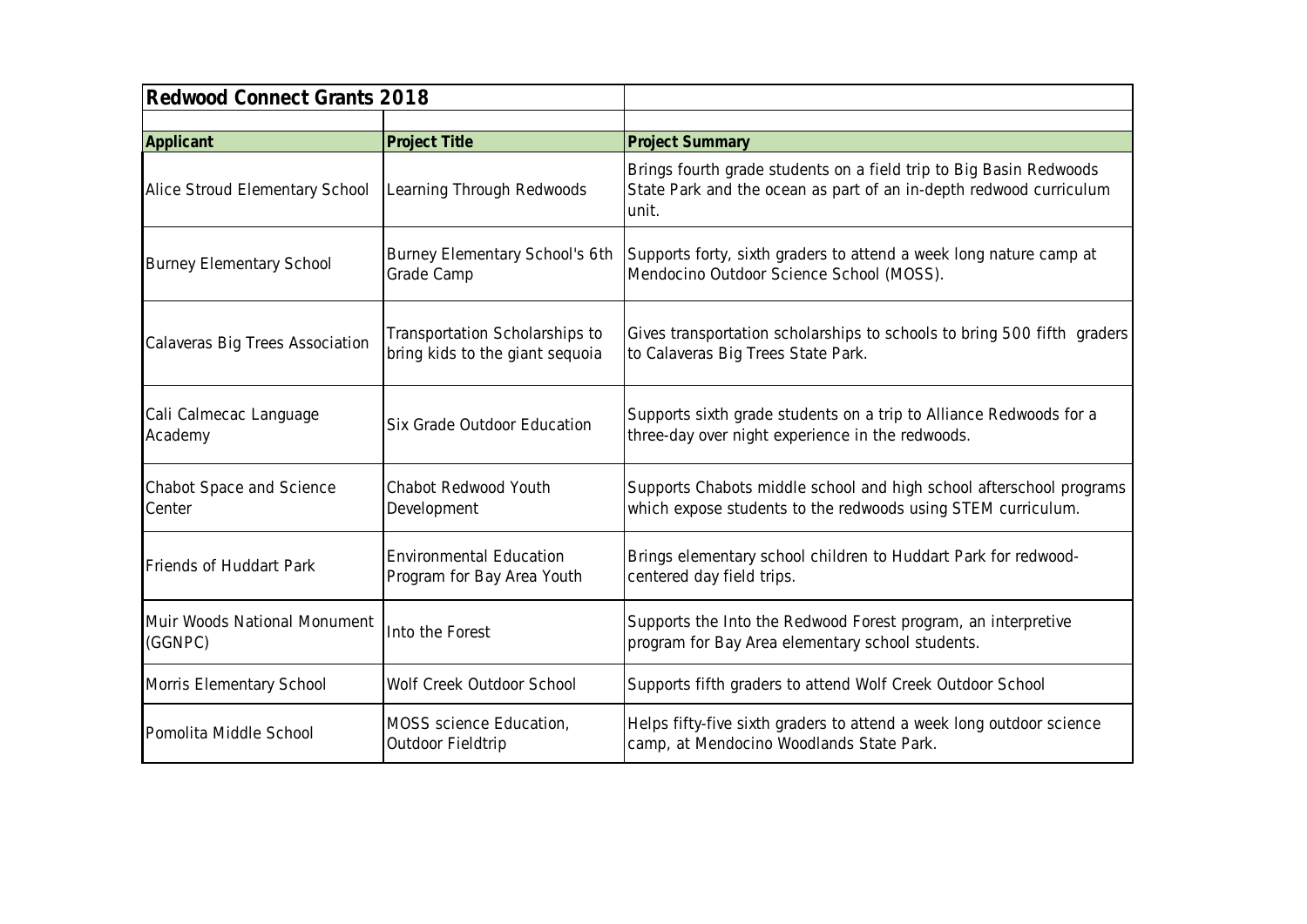| Redwood Coast Montessori High<br>School       | Forest Ecology Field Study                                                                    | Supports ninth and tenth graders going on day and over night trips in<br>the redwoods over two years                                                                                                                                                                              |
|-----------------------------------------------|-----------------------------------------------------------------------------------------------|-----------------------------------------------------------------------------------------------------------------------------------------------------------------------------------------------------------------------------------------------------------------------------------|
| Redwood National & State Parks                | Training the next generation of<br>redwood stewards                                           | Supports an internship program providing students with experience in<br>various facets of Vegetation Management in the redwood ecosystem,<br>including redwood forest restoration, rare plant and phenology<br>monitoring, invasive plant control and fire<br>effects monitoring. |
| Santa Cruz Museum of Natural<br>History       | Nature Rangers: A hands-on<br>Learning Experience in the<br>Redwoods of Pogonip open<br>Space | Supports a three hour redwood experience for students in the forest                                                                                                                                                                                                               |
| Sequoia Park Zoo Foundation                   | Jumpstarting Citizen Science in<br>Humboldt County Schools                                    | Helps create citizen science opportunities at Humboldt County schools<br>by creating iNaturalist webpages for various locations.                                                                                                                                                  |
| <b>Shared Adventures</b>                      | Redwood Education and Field<br>Trips for Children with<br><b>Disabilities</b>                 | Supports outings to redwood forests for people with disabilities                                                                                                                                                                                                                  |
| Ventana Wilderness Alliance                   | Discovering the Southernmost<br>redwoods                                                      | Supports Salinas Valley youth to visit State and National redwood<br>parks to learn about redwoods and perform stewardship projects.                                                                                                                                              |
| Vida Verde Nature Education                   | <b>Environmental Education Trips</b><br>for Low-Income Youth: Focus on<br>Redwoods            | Supports three-day, overnight camping experiences in the redwoods<br>for Bay Area inner-city, minority, and low-income youth.                                                                                                                                                     |
| Wilderness Arts and Literacy<br>Collaborative | Earth's Dynamic Balance:<br>Evolution in Our Ever Changing<br>World                           | Supports redwood-focused educational program for Balboa and<br>Downtown High School students, including both in-class lessons and<br>field trips to California parks; multidisciplinary approach includes<br>science, art, poetry.                                                |
| WildCare                                      | Redwood Nature Hikes                                                                          | Bring 5-12 year olds on nature hikes at Muir Woods to explore the<br>redwood forest ecosystem                                                                                                                                                                                     |